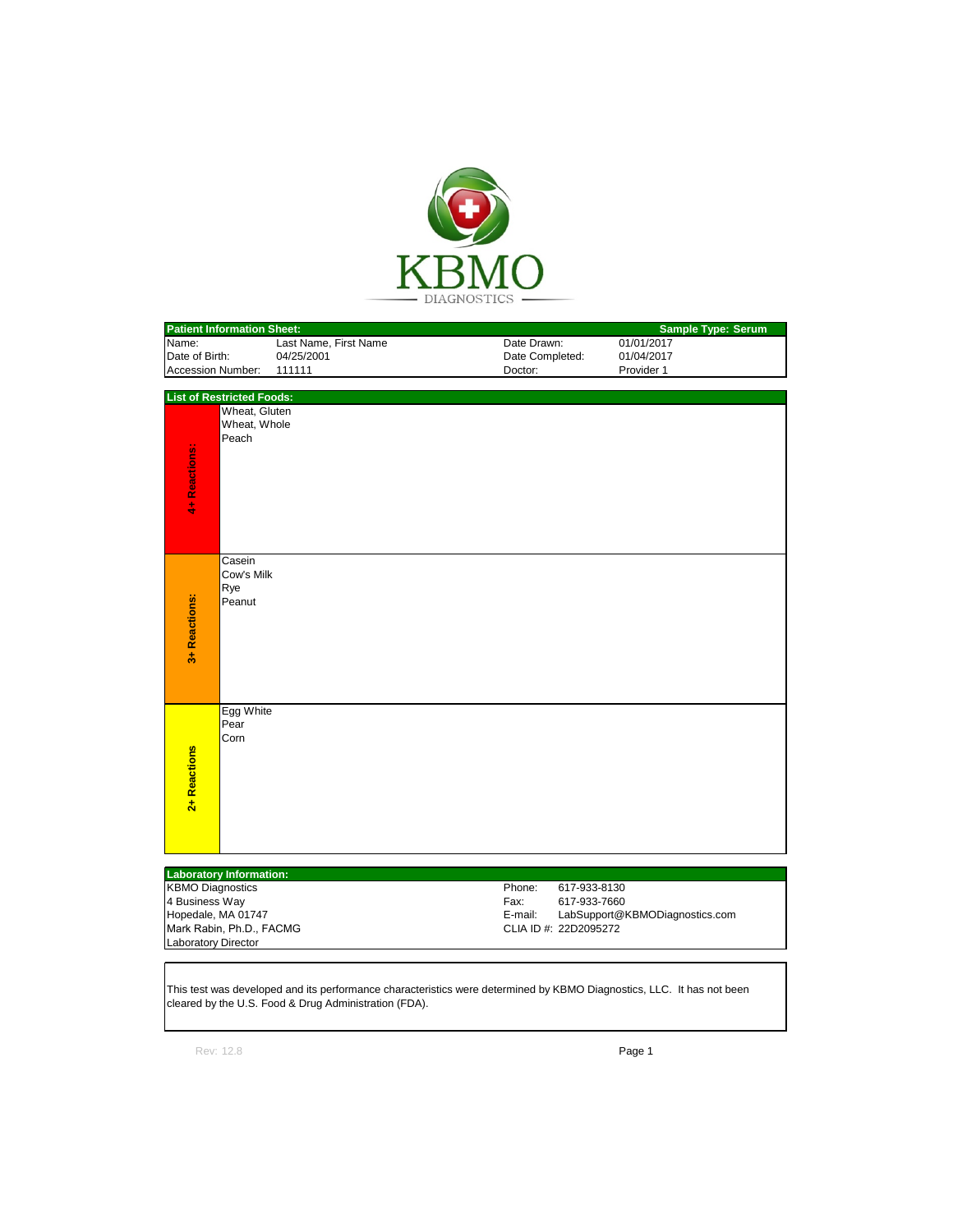





Rev: 12.8 **Page 2**